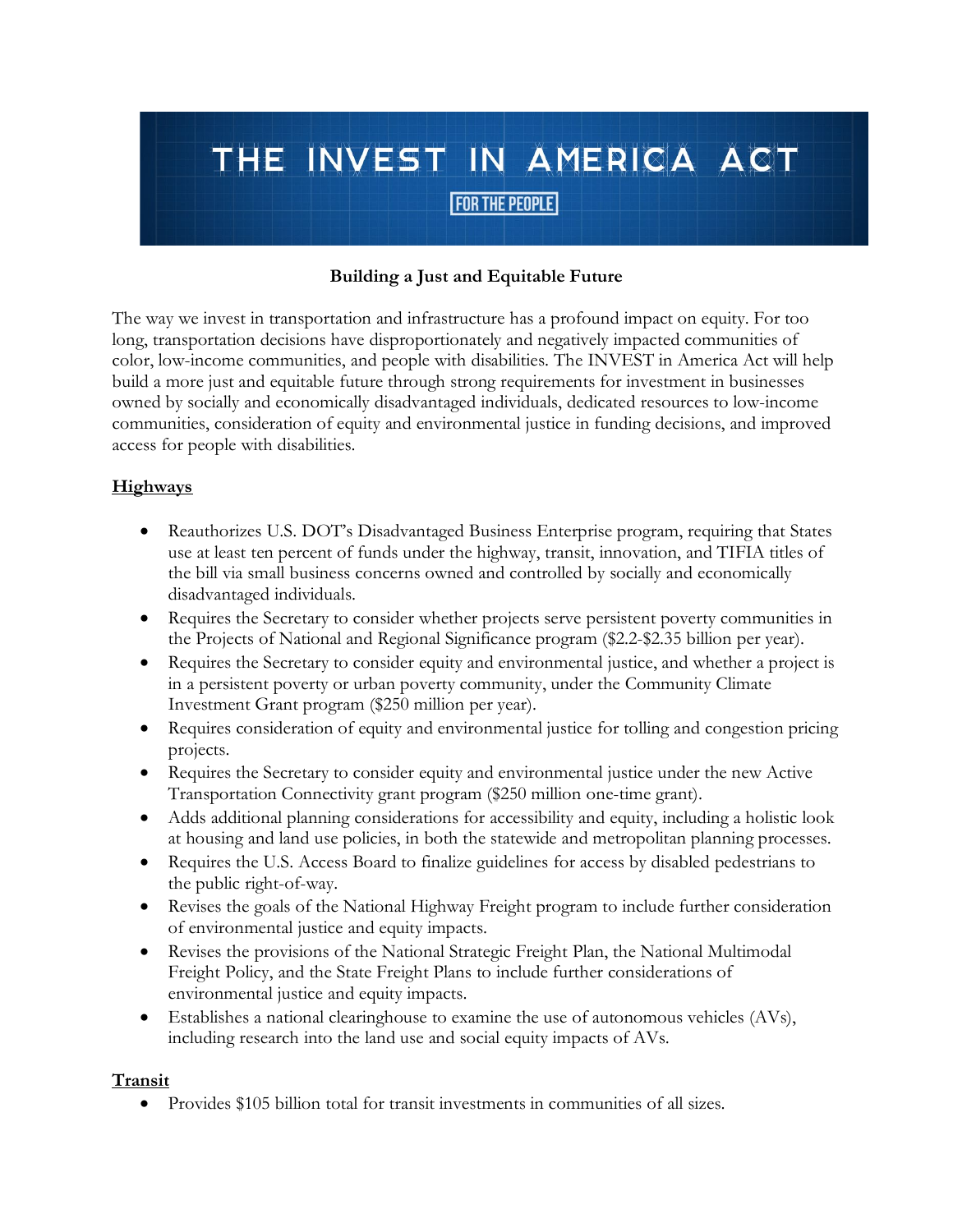- Sets aside \$50 million a year, administered through the transit rural formula grant, but based on rural areas with persistent poverty counties, defined as a county with a poverty rate above 20 percent since 1990. Requires States to distribute these Federal funds to persistent poverty counties.
- Creates a demonstration grant to provide for a reduced fare for low-income riders to help close transit equity gaps. Requires collaboration with a University Transportation Research Center to study the impacts of these demonstration grants.
- Doubles the set aside for urban areas formula dollars based on low income population and deep poverty census tracts and directs transit agencies to serve these populations.
- Creates a grant program to examine the costs and benefits of allowing flexibility in paratransit trips that allow one stop for certain needs like dropping children off at daycare or school or stopping briefly at the pharmacy, grocery store, or bank. The grant will cover reporting costs and costs associated with the extra stops.
- Provides multiple incentives in the Capital Investment Grant ratings process if the project preserves or encourages higher density affordable housing near a project.
- Establishes an Office of Transit-Supportive Communities to make grants, provide technical assistance, coordinate transit-housing policies across the Federal government, and incorporate strategies to promote equity for underrepresented and underserved communities.
- Allows a transit grantee to transfer property no longer needed to a local government authority, non-profit, or other third party for the purpose of transit-oriented development and releases the Federal interest in that asset. Requires that at least 15 percent of the housing units in such a project be offered as affordable housing.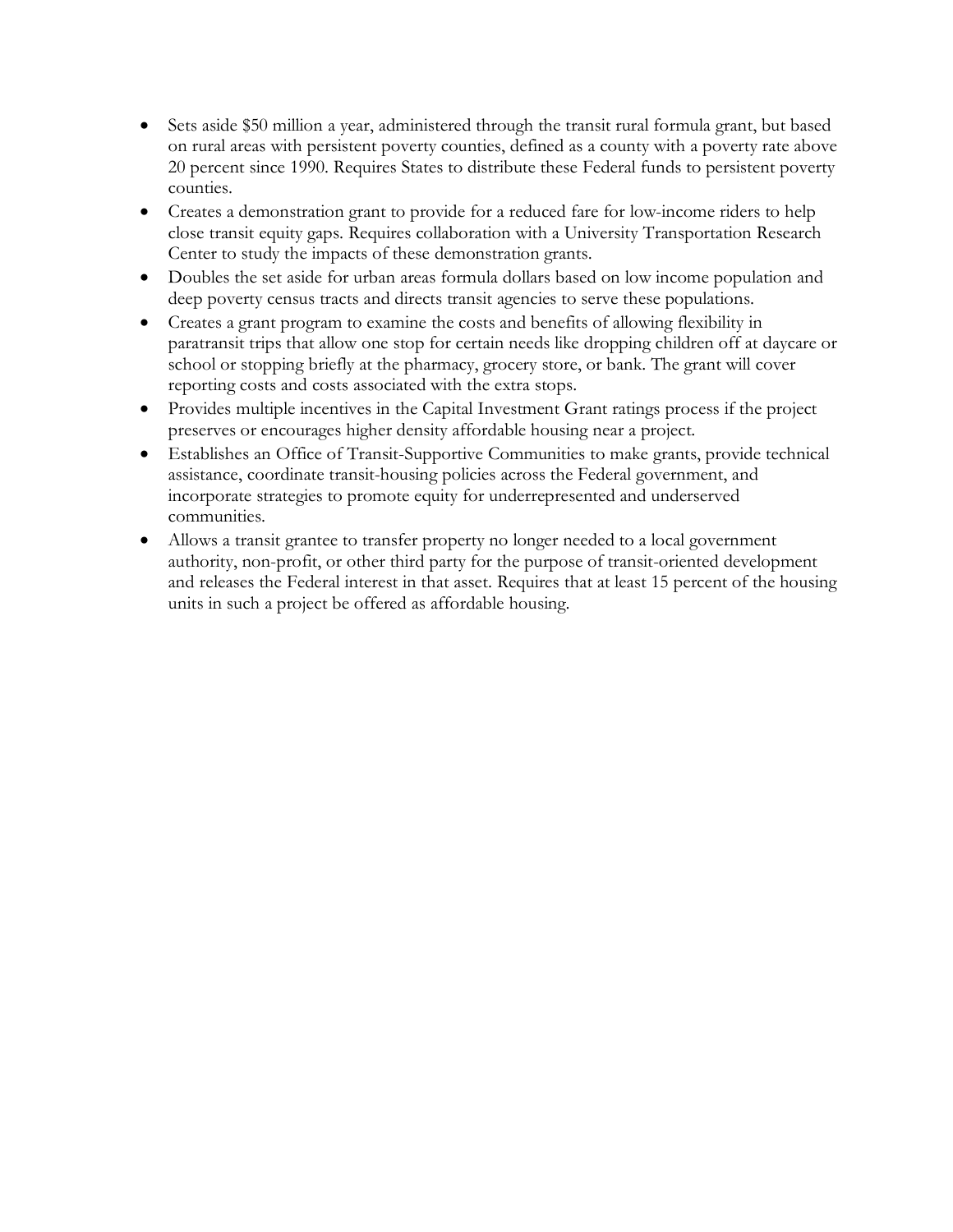#### **Meeting the Challenge of Climate Change**

Climate change is the defining challenge of our time, and transportation is the leading cause of U.S. carbon pollution. The INVEST in America Act takes bold steps to build the clean transportation sector of the future by reforming existing programs and launching new initiatives to reduce greenhouse gases. The bill creates key new programs to cut carbon pollution and mitigate the threat of extreme weather; invests in clean fuel infrastructure; provides more zero-emission and clean transportation choices; and harnesses American ingenuity in our fight against climate change. Specifically, the bill:

- **Creates a new carbon pollution reduction apportionment program,** investing \$8.3 billion in highway, transit, and rail projects that will reduce greenhouse gases, and holds States accountable for their performance by measuring annual progress and requiring low-performing States to dedicate additional resources toward reducing carbon pollution.
- **Establishes a new pre-disaster mitigation program,** providing \$6.25 billion to help States prepare for and mitigate the impacts of climate change and extreme weather, including through natural infrastructure.
- **Provides record investment in transit,** dedicating \$105 billion to support all modes of transit in urban, suburban, and rural communities.
- **Invests \$1.4 billion in alternative fuel charging infrastructure,** reducing range anxiety and helping America shift to the next generation of clean vehicles.
- **Significantly increases support for pedestrian and bike infrastructure**, supporting zeroemission modes through over \$7 billion in investment via existing and new programs.
- **Reforms the largest highway construction program** to emphasize state of good repair and eliminate policies that tilt the scales towards unneeded capacity expansions. In addition, it requires States to first consider operational improvements and transit when proposing additional capacity.
- **Rebuilds and enhances our nation's rail network through a \$60 billion investment** in repair, resilience, and system expansion. Requires a National Academy of Sciences study on the impacts of climate change on the rail network.
- **Establishes a new greenhouse gas performance measure** to track States' progress in reducing carbon pollution from our highway system**.**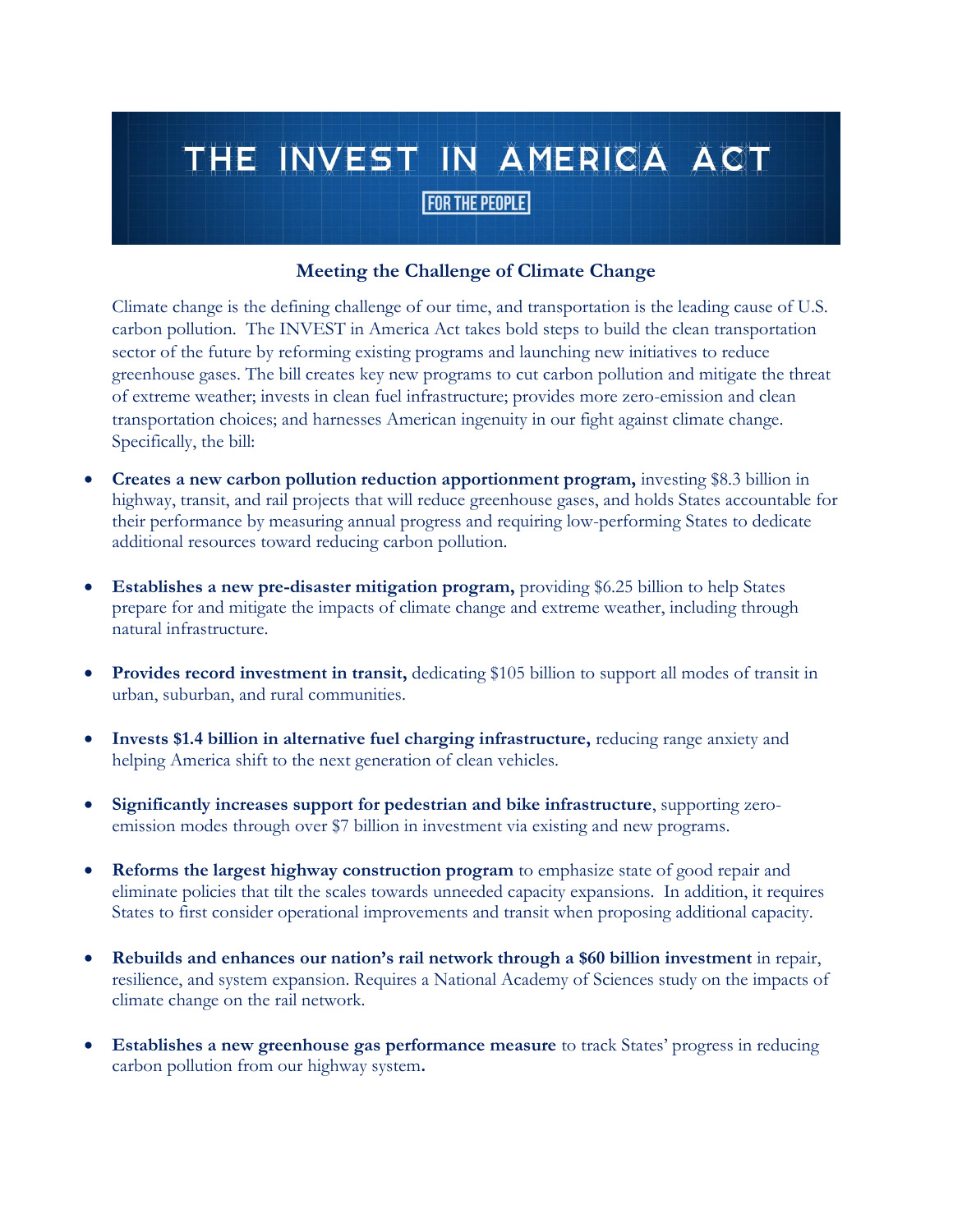- **Creates a locally-driven climate discretionary grant program,** allowing communities to advance innovative solutions to reduce carbon pollution.
- Makes the **freight formula program fully multimodal** and expands environmental considerations in freight planning.
- **Establishes a new green highway materials research, development, and deployment program** focused on highway materials that will reduce or sequester greenhouse gas pollution generated during production and construction.
- **Invests \$1.725 billion in zero emission buses,** greening our transit systems and improving air quality in our communities.
- **Overhauls federal design standards to support complete streets,** helping pedestrians, bicyclists, and transit riders travel safely.
- **Increases funding and incentives for transit-oriented development,** ensuring that more Americans have access to walkable and transit-supportive communities.
- Requires **consideration of pollution reduction and resilience through the planning process** to ensure we're building sustainably for the future.
- Creates a new gridlock reduction program focused **on operational improvements, travel demand management, and multi-modal solutions to urban traffic congestion.**
- **Doubles funding for deploying innovative, green technologies**, focusing on innovations that will reduce greenhouse gas emissions from the surface transportation system.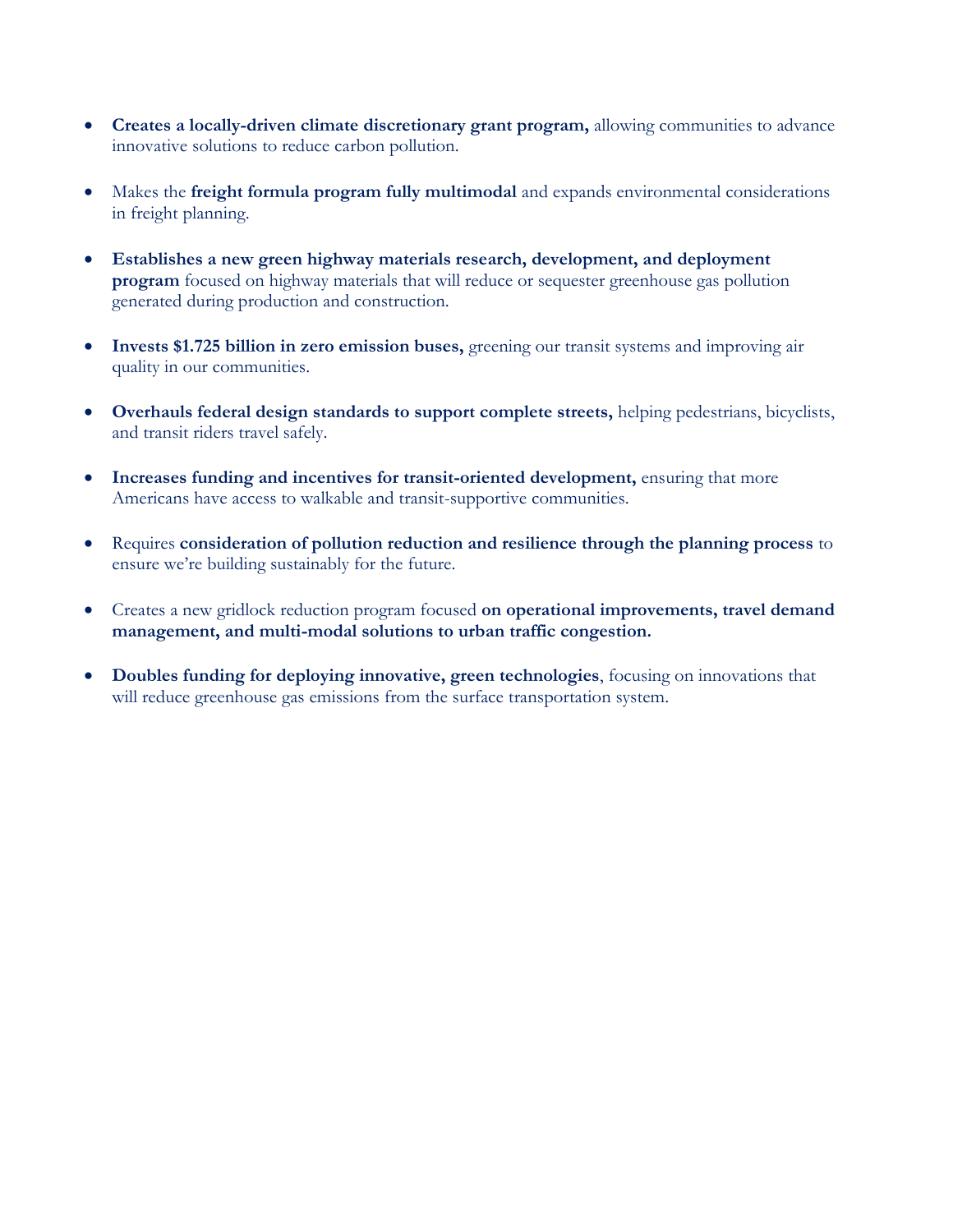#### **Rebuilding Rural America**

Rural America faces significant challenges in fixing crumbling roads and bridges, providing access to family-wage jobs, and ensuring the safety of their communities. The INVEST in America Act provides landmark investment in rural communities, dedicating record resources to improving safety, state of good repair, and access to jobs and services.

- Provides \$284 billion in directly apportioned funding to State Departments of Transportation to **investment in communities** of all sizes to improve safety, fix roads and bridges, and improve access to jobs. Project decisions with these funds are made by the State and local governments, not the Federal government.
- Reforms the Surface Transportation Program to ensure that **smaller cities and towns will see their fair share of highway funding.**
- Increases the off-system bridge set-aside, providing approximately **\$1 billion in annual investment in off-system bridges** to repair deficient and unsafe bridges in rural and small communities.
- **Increases funding for dedicated rural transit formula grants by 50 percent,** supporting rural transit infrastructure.
- Increases the High-Risk Rural Roads set-aside to **direct more funding for crucial safety projects in rural communities.**
- Provides \$2.4 billion over the life of the bill for a new Community Transportation Investment Grant program dedicated to local government applicants in communities of all sizes. **At least 25% of these funds must be spent in rural areas.**
- Sets aside **\$50 million a year for rural areas with persistent poverty counties,** defined as a county with a poverty rate above 20 percent since 1990. Requires States to distribute these Federal funds to persistent poverty counties.
- Establishes a **new Rebuild Rural Grant Program** to provide \$250 million in targeted investments for rural needs, including on and off the Federal-aid highway system.
- Provides \$29.3 billion for Amtrak, of which \$16.2 billion is dedicated to Amtrak's National Network, **which includes long-distance and state-supported routes that connect rural communities along the way.**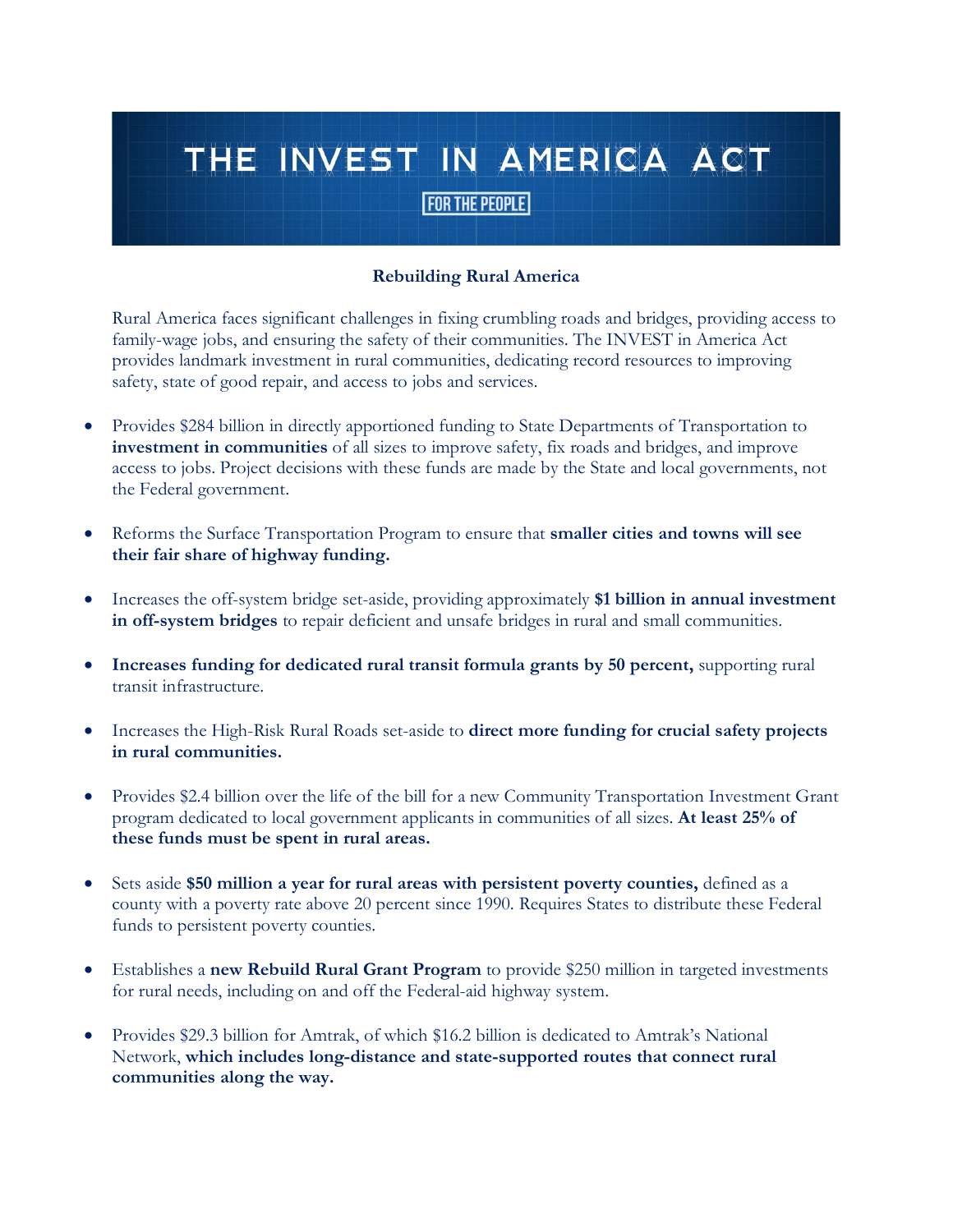- Provides \$1 billion over the life of the bill for Community Climate Investment Grants to reduce carbon pollution, dedicated to applicants in communities of all sizes, **including an emphasis on rural persistent poverty communities.**
- **Streamlines the TIFIA grant program to make it easier for rural projects to access federal loan assistance**, expediting the credit rating process, waiving fees for more projects, and requiring DOT to report on the location of TIFIA-assisted projects.
- Provides \$7 billion for the Consolidated Rail Infrastructure and Safety Improvements (CRISI) program, of **which \$1.05 billion is dedicated to rural projects, 280% more than the FAST Act set-aside.**
- Boosts total tribal transportation to **\$1 billion per year in guaranteed investment annually**, which will predominantly support rural areas.
- Creates a Mobility Innovation program that allows rural transit agencies to invest in new mobility technologies to provide innovative service that meet the unique needs of rural areas.
- Provides for **technical assistance to local communities** to help facilitate timely and cost-effective project delivery.
- Provides **\$327 million in additional rural bus funds** to the States for FY22 through FY25.
- Provides for the **creation of additional critical rural freight corridors**, allowing States to direct funds to high-priority roadways essential for keeping our economy moving.
- **Renews Amtrak's mandate to provide long distance service to the entire country**—beyond coastal population centers.
- **Streamlines the process by which the Federal Transit Administration provides funds to rural and small communities**, ensuring that they receive federal funds more quickly.
- **Creates eligibility for wildlife corridor crossing projects** under the National Highway Performance Program, the Surface Transportation Program, and the Rebuild Rural grant program, and authorizes research into wildlife-vehicle collisions.
- Ensures better coordination between States and broadband entities, **supporting "dig once" policies** that will allow for better access to broadband for rural America.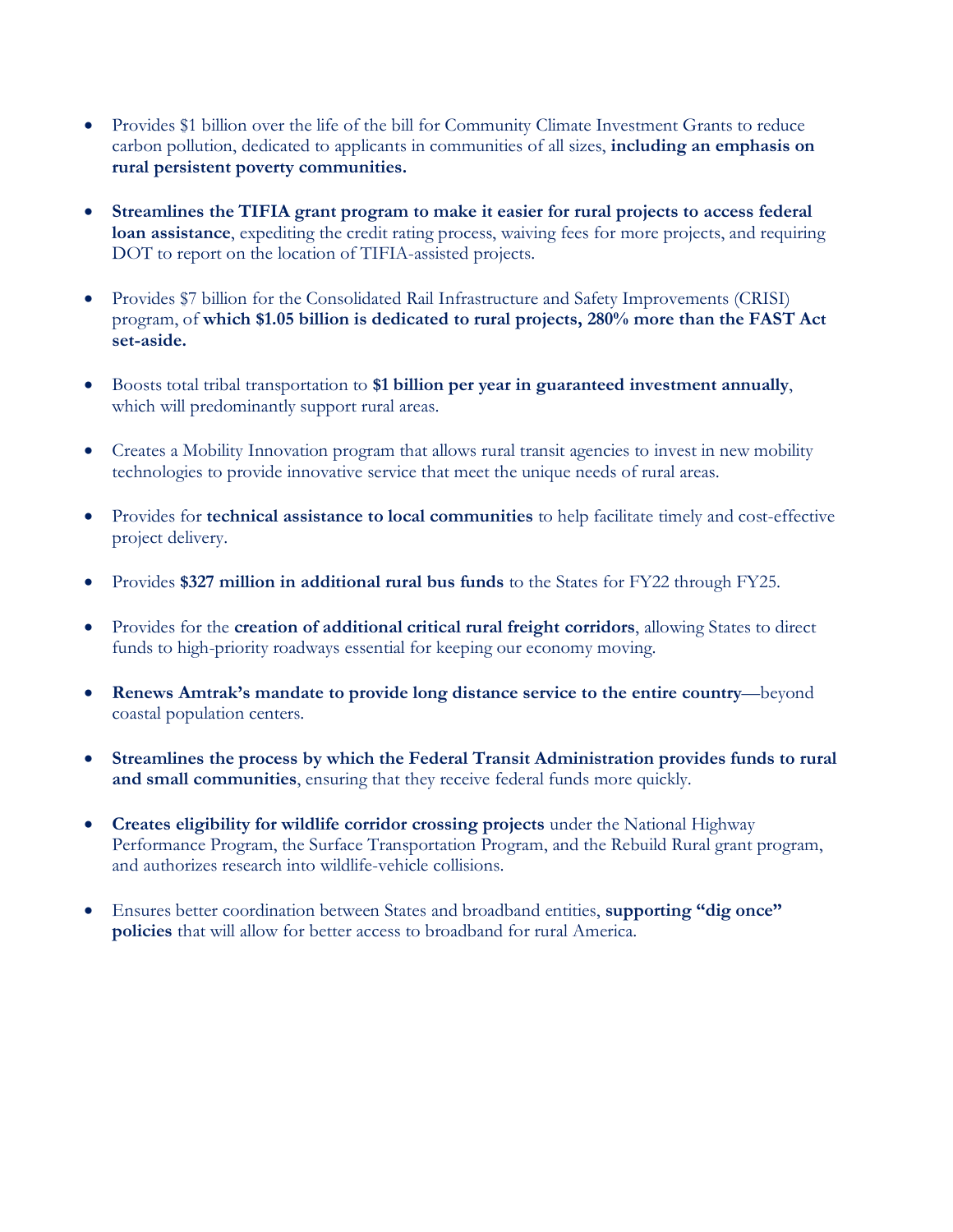#### **Supporting Local Communities**

The INVEST in America Act provides **\$48.7 billion over five years in dedicated funding to local areas.** In addition, the bill modifies other State-controlled program funds, increasing the likelihood that these funds will be expended on projects that will directly benefit communities.

The bill makes changes to strengthen the State-local relationship, address concerns expressed by both States and localities about the current Federal-aid highway program process, enhance coordination, and improve the flow of funds to communities of all sizes.

#### **Higher funding for Metropolitan Planning Organizations (MPOs) and local governments**

The INVEST in America Act significantly increases the total amount of funding to MPOs and local governments through apportioned and allocated programs, both on a total dollar basis and as a percentage of total funds made available under the Highway Trust Fund:

- Provides **\$37.8 billion** over five years in **Surface Transportation Program (STP)** funding required to be suballocated to local areas.
- Provides nearly **\$7 billion** over five years in **Transportation Alternatives Program (TAP)** funding. Of this amount, 66% or \$**4.3 billion** is required to be suballocated to local areas, and the bill allows up to 100% of TAP funds to be suballocated.
- Provides **\$2.4 billion** over the life of the bill, in guaranteed Highway Trust Fund dollars, for a new **Community Transportation Investment Grant** program dedicated to local government applicants in communities of all sizes. Sets aside funding specifically for technical assistance to applicants.
- Provides **\$1 billion** over the life of the bill, in guaranteed Highway Trust Fund dollars, for new **Community Climate Investment Grants** to reduce carbon pollution, dedicated to non-State applicants in communities of all sizes. Sets aside funding specifically for technical assistance to applicants.
- Provides **\$750 million** over the life of the bill for a new **Metro Performance program** to directly allocate Federal-aid highway contract authority and obligation limitation to qualified MPOs in order to advance local priority projects.
- Provides **\$2.4 billion** over the life of the bill for planning funding to MPOs.

#### **Funding for projects to benefit local communities**

• Establishes a new \$2 billion per year Carbon Pollution Reduction apportioned program that requires States to expend funds on projects that will reduce greenhouse gas emissions, which are higher in larger population centers.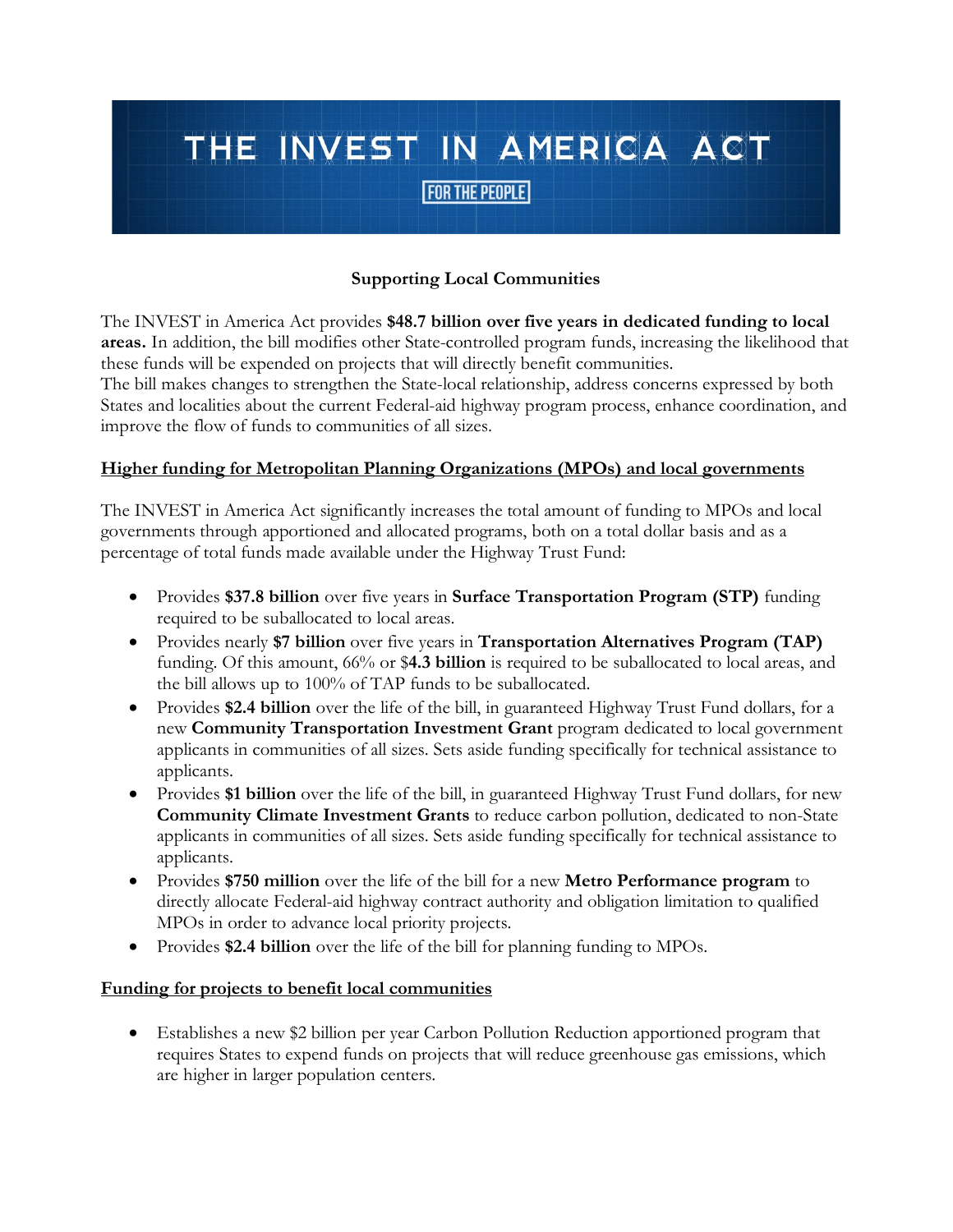- Establishes a new \$1.5 billion per year Pre-Disaster Mitigation program to fund projects identified by MPOs and States in the planning process and listed on vulnerability assessments of critical transportation assets, evacuation routes, and repeatedly damaged facilities.
- Provides \$250 million for Rebuild Rural grants to specifically target projects in rural areas.
- Creates a vulnerable road user safety special rule, requiring States with high rates of cyclist and pedestrian fatalities to obligate funding to address safety hot spots in the specific geographic areas of the State in which fatalities occur.
- Increases the off-system bridge set-aside, which will provide an approximately \$1 billion investment annually in off-system bridges to assist bridge projects in smaller communities.
- Increases the High-Risk Rural Roads set-aside to direct more funding for safety projects in rural communities.

#### **Ensures money flows fairly to communities of all sizes**

• Requires States to allocate STP funds by four areas of population size: (1) over 200,000; (2) 50,000 – 200,000; (3) 5,000 – 50,000; and (4) under 5,000. This change will ensure Federal apportionment dollars are expended among smaller local communities proportionally.

#### **Strengthens local input and decision-making**

- Sets aside resources under STP for technical assistance to MPOs that directly allocate Federal funding.
- Requires additional technical assistance to States and subrecipients to facilitate compliance with Federal requirements.
- Requires funds that are suballocated in areas represented by smaller MPOs to be obligated equitably.
- Establishes a transportation system access measure that will fundamentally shift the projectselection process to take into consideration the movement of people by various modes of transportation, rather than vehicle level of service only.
- Requires States to adopt context-sensitive design standards and provides design flexibility for local governments as they advance projects.
- Allows MPOs to designate critical multimodal urban freight corridors.

#### **Increases transparency and accountability**

- Requires the publication in a user-friendly format, including interactive maps, of project information on all projects over \$5 million funded with Federal dollars, including the location of such projects and the population size of the area in which the project is located.
- Significantly strengthens accountability and oversight of discretionary grant programs by requiring that project selection be based on data driven determinations, quantified, and documented, and by requiring that all unsuccessful grant applicants have an opportunity to be debriefed by the Department of Transportation.